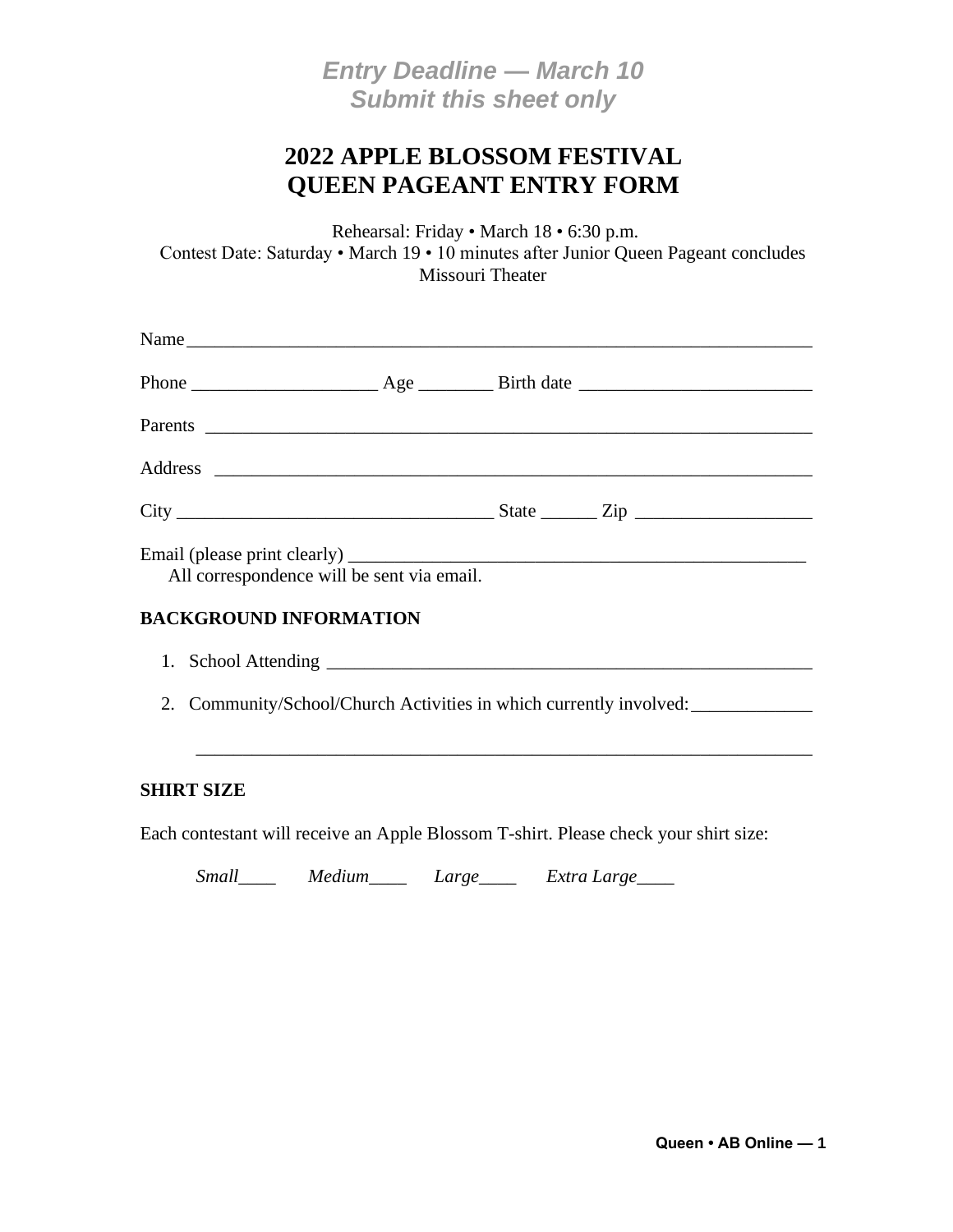# **2022 APPLE BLOSSOM FESTIVAL QUEEN PAGEANT ENTRY FORM**

Rehearsal: Friday • March 18 • 6:30 p.m.

Contest Date: Saturday • March 19 • 10 minutes after Junior Queen Pageant concludes Missouri Theater

### **RULES AND REGULATIONS**

- Female, age 15-19 (inclusive) as of March 1, 2022.
- Competition in the following categories:
	- o Essay on separate sheet of paper (200 words or less): If you could pick any person you wanted, who would you invite to a garden party? Why choose that person?
	- o Modeling (business attire) for a short interview with emcee. Essays may be read on stage.
	- o Interview (formal evening gown). Question from emcee
- Location: Missouri Theater
- Entry Fee: \$50 (nonrefundable after one week prior to pageant).
- **Contestants are limited to first 20 applicants. Get your entry in early.**

#### **PRIZES AND AWARDS**

- Queen and Attendants will ride in Apple Blossom Parade on May 7, 2022.
- Queen, Junior Queen, and Princess will have professional portraits taken at LaTonya Williams Photography on March 20, 2022, at 4:30 p.m. (Mandatory).
- Queen will receive \$500 cash. She will also receive a portrait of herself in crown compliments of LaTonya Williams Photography, a crown, and flowers.

Your entry form must include application, fee, essay, and photo. Your entry form, fee, and essay must be submitted by March 10.

- Complete your application
- Write your essay and send picture EMAIL APPLICATIONS TO:
	- o [Mwolfe1@missouriwestern.edu](mailto:Mwolfe1@missouriwestern.edu) Please put Apple Blossom in subject line.
	- $\circ$  Pay via Paypal to [AppleBlossomParade@yahoo.com](mailto:AppleBlossomParade@yahoo.com) or mail to

Apple Blossom Pageant, P.O. Box 34, St. Joseph, MO 64502

 $\circ$  Call 816-261-0422 or 816-383-1312 and leave a message, and call will be returned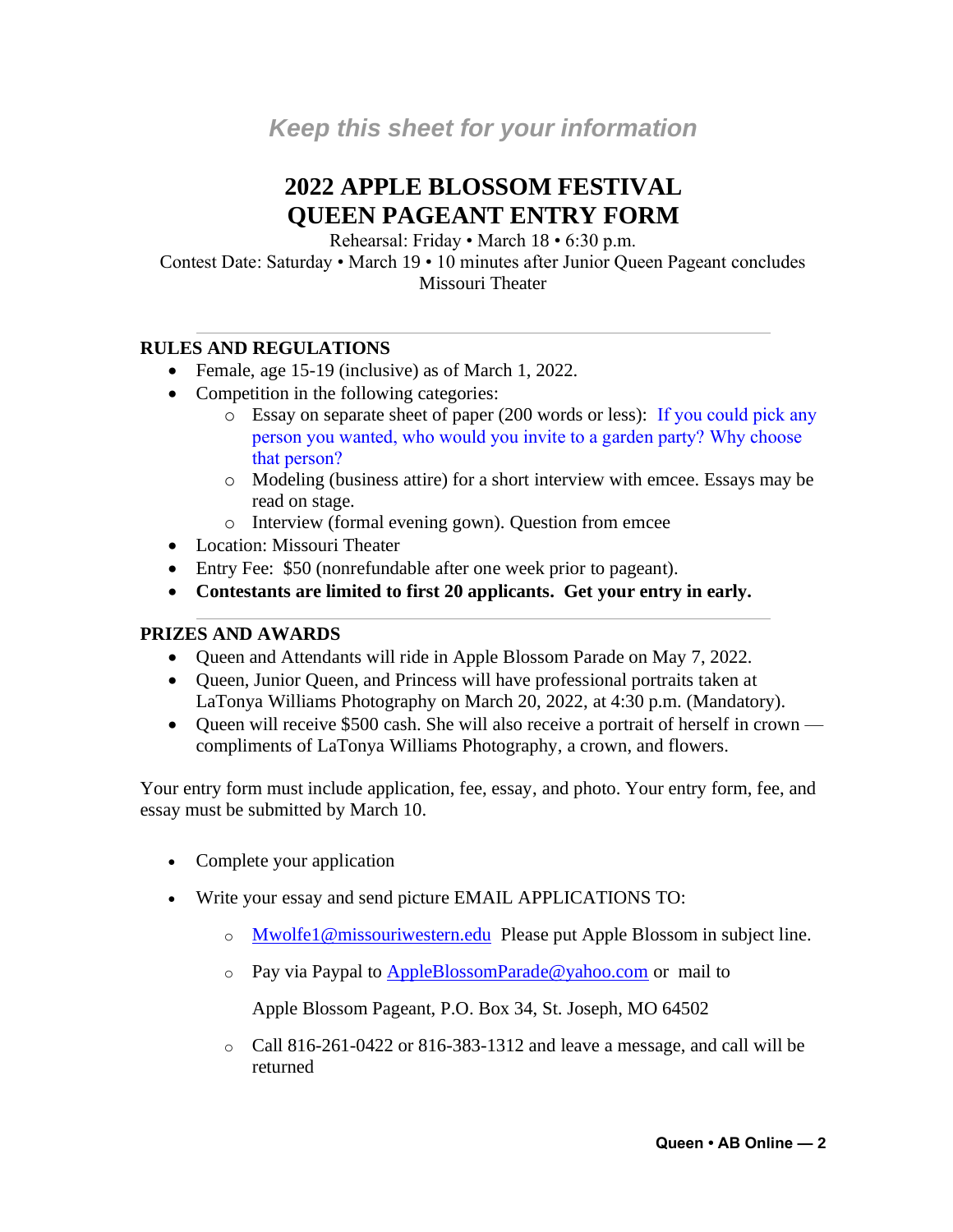# <sup>o</sup> *Keep this sheet for your information*



#### **PAGEANT REHEARSALS — MANDATORY ATTENDANCE**

**Missouri Theater Friday, March 18, 2022**

Princess – 6-6:30 p.m. Queen and Junior Queen – 6:30 p.m.

*IMPORTANT: For both rehearsals, bring the shoes you will be wearing on stage so you can get the feel of them.*

## **REMINDER: LIMITED TO FIRST 20 CONTESTANTS**